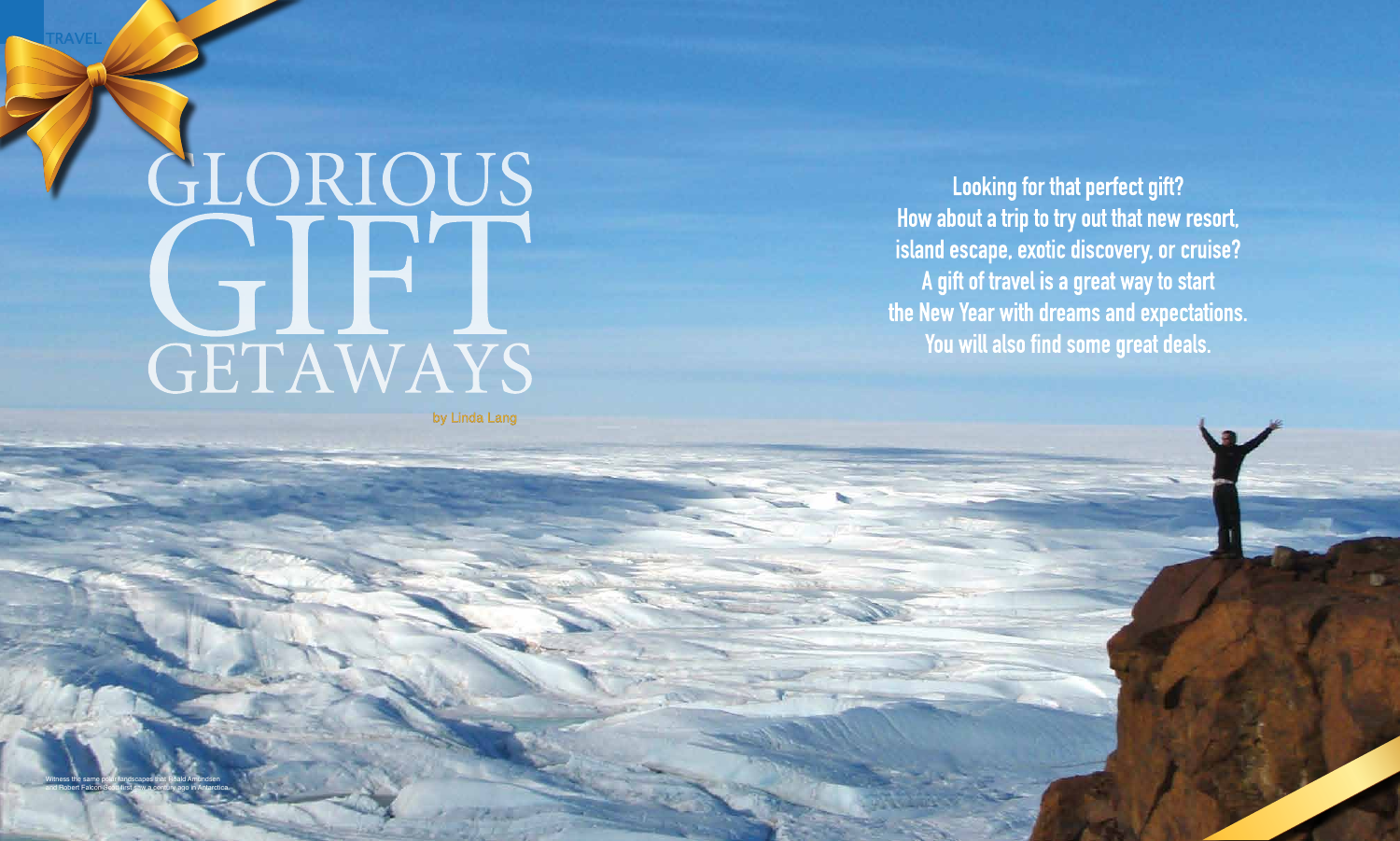Spa tours, go to www.enchantedexpeditions.com/english/special\_ interest/special\_interest.html.

**Figure 1.5 ravel In Style to the End of the World -- To celebrate the** 100th anniversary of man's first arrival at the South Pole, Kensington Antarctica, the only luxury eco-camp located in the continent's interior, is offering a new portfolio of exclusive itineraries for jet-setting thrill seekers. You will witness the same polar landscapes that Roald Amundsen and Robert Falcon Scott first saw a century ago. With a record number of tourists and cruise ships expected this year, the camp is an exclusive alternative for those who want to avoid the crowds and experience an authentic encounter in the wilds. Exclusive centennial itineraries include champagne toasts, gourmet cuisine, private jets and red carpet arrivals. Led by veteran polar explorers and expert guides, activities range from adrenaline-inducing kite skiing, mountain climbing and ice caving to champagne picnics, walks to see Adelie penguins, visits to science stations or a flight to a 12,000-strong Emperor penguin colony. Departures from Nov. 22 to Dec. 19, 2011 range from three to eight days and are accessible by private jet from Cape Town, South Africa. With temperatures averaging 23 degrees F (this is the Antarctic summer), the ecocamp is open to anyone in normal physical condition. Visit www. kensingtontours.com/Tours/Antarctica-and-Arctic.

or those wanting to enjoy the best of **French Polynesia**'s legendary white sand beaches, aqua blue waters, tranquil lagoons and luxury accommodations, South Pacific Management has two exceptional offers. Travel to Bora Bor or those wanting to enjoy the best of **French Polynesia**'s legendary white sand beaches, aqua blue waters, tranquil **lagoons** and luxury accommodations, South Pacific Management has two exceptional offers. Travel to Bora Bora and Moorea and receive a 40 percent discount on three nights at Moorea Pearl Resort & Spa or four nights at Bora Bora Pearl Beach Resort & Spa is required. You must also select the Manava Suite Resort Tahiti for any stopover accommodations on Tahiti. Reservation code "HS40%" must be referenced at the time of booking. To get the "Buy 5, Get 5" special, book five nights in an over-water bungalow at Moorea Pearl Resort & Spa or Bora Bora Pearl Beach Resort & Spa and receive five nights FREE at your choice of the Huahine Te Tiare Beach Resort, Tikehau Pearl Beach Resort and/or Manihi Pearl Beach Resort. Want to extend you stay? The offer is cumulative (six paid nights)  $=$  six free nights). Reservation code "5=5" must be referenced at the time of booking. Both offers are valid from now to April 30, 2012. Details on these and other specials are available at www. spmhotels.com/article/special-offers or call 1-866-209-3901. Children 14 and under always stay and eat for free when sharing accommodations with parents.



# PARADISE ON SALE

acienda Hopping in Ecuador -- Most people travel<br>to Ecuador in search of adventure. For those who<br>want more creature comforts with their explorations,<br>Enchanted Expeditions is now offering luxury trips<br>that grant a glimpse **acienda Hopping in Ecuador** -- Most people travel to Ecuador in search of adventure. For those who want more creature comforts with their explorations, Enchanted Expeditions is now offering luxury trips that grant a glimpse into the country's rich past while spas and healing hot springs. One five-day itinerary begins two hours south of Quito at Cotopaxi National Park, site of Cotopaxto--the world's highest (19,348 ft.) active volcano, with accommodations in the  $15<sup>th</sup>$  century San Agustin de Callo, a luxuriously-furnished farmhouse built on the site of an Inca palace that remains one of the two most important archaeological finds in Ecuador. Journeying to the northern province of Imbabura in the Andes, you'll spend two nights at Hacienda Zuleta, a 19 room, 4,000-acre working ranch owned by the family of former Ecuadorian President Galo Plaza Lasso. Host Fernando Polanco takes visitors hiking to Condor Huasi where Andean Condors are being reintroduced into the wild. You can also ride pure bred horses raised at the hacienda. The last evening is at the 23-room La Mirage Garden Hotel and Spa, the only Relais & Chateaux member property in Ecuador. The program includes all meals and excursions. For information on this and other Hacienda and



# Less-Traveled Roads to Discovery

**Exercicions**<br>
International Safari Operator<br>
Republicance Contained Safari Operator **uba Calling** -- Since President Obama loosened travel restrictions to Cuba in January, access to the island nation is a little easier for the average traveler. To provide an indepth experience of Cuba today, award-winning Austin-Lehman Adventures, named one of 2011's Top Best Tour and Safari Operators in the World, is introducing "The Real Cuba," a new program designed to immerse you in the island's history, current economic environment and culture. We have a preview of the 10-day itinerary which begins and ends with charter flights between Miami or Cancun and Havana. Sharing their insights daily on all facets of Cuban life today and yesterday are a group of Christopher P. Baker's Cuban friends. Highlighting four days in Havana are Habana Vieja (Old Havana); meeting with the director of the Museo Hemingway to learn about the Cuban perspective on Hemingway, his lifestyle, and former home prior to lunching at a seafood restaurant he popularized; exploring Capitolio (the former Capitol building), Malecón and Plaza de la Revolución. In Trinidad, a UNESCO World Heritage Site and most impressive of Cuba's colonial cities, adventures include taking a 1906 steam train to the Valle de los Ingenios (Valley of the Sugar Mills) with lunch at Hacienda Iznaga, a former slave plantation, to learn about the roles of sugar and slavery in Cuba's history and lace making today. In the province of Pinar del Río, there's a visit to Finca Pinar San Luís, the private plantation of legendary tobacco farmer Alejandro Robaina, and exploring the colonial village of Viñales. En route to Las Terrazas, you'll see Central via Cuevas





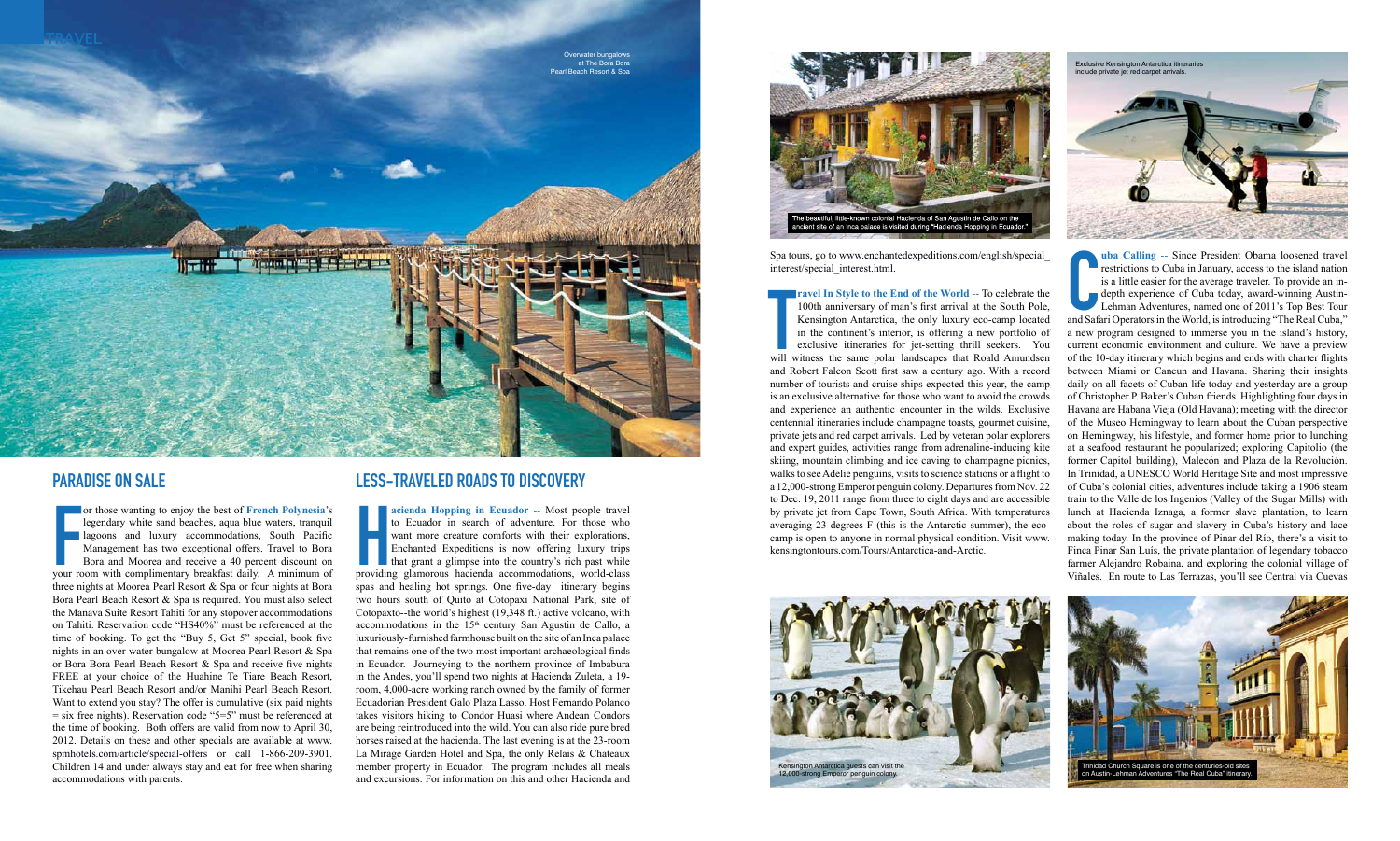de los Portales, Che Guevara's headquarters during the Cuban Missile Crisis. For advance information, call 1-800-575-1540 or e-mail info@austinlehman.com. For current trips, log onto www. austinlehman.com.

# For Gourmands and Oenophiles



chef prepare fresh black truffles for the Napa Truffle Festival's Truffle Dinner.Photo by Faith<br>Echtermeyer, courtesy of the Napa Truffle Festival.

ooking for some<br>
pre-holiday fun?<br>
The San Diego<br>
Bay Wine & Food<br>
Festival, Nov 16-<br>
20, boasts a star-studded, ooking for some pre-holiday fun? **The San Diego Bay Wine & Food Festival**, Nov 16lineup for its 8th Annual epicurean fête. More than 50 of the nation's most recognized celebrity chefs and local culinary stars and some 24 winemakers are participating. During two days of interactive food and wine tasting classes, each chef prepares a series of dishes with recipes

provided. Tasting classes feature discussions led by awardwinning winemakers, mixologists, and master sommeliers from around the world. All are tasting events with guests sampling a variety of wines, beers, or spirits per class. Special events include a Reserve Tasting and Auction, Celebrity Chef Luncheon & AIWF Big Bottle Auction, and Grand Tasting. For event info and tickets, go to http://worldofwineevents.com. Host hotel is the San Diego Marriott Hotel & Marina on W. Harbor Dr. The site provides links to it and other hotels offering discounted rates for the event.

> **he Twelve Apostles Hotel in Cape Town** just completed a major makeover of its celebrated Spa that now glistens with an all-white crystal grotto interior, seven treatment rooms, Rasul chamber for traditional steam and mud cleansing rituals, Lanyana Aromatherm room for hydrotherapy or Vichy showers, and nail salon. Coinciding with the relaunch is the introduction of B|Africa, a new line of signature spa products produced from natural ingredients without synthetic pesticides, fertilizers or animal testing. This internationally-renowned, five-star South African hideaway overlooking the Atlantic is just 15 minutes from Cape Town. In addition to the award-winning health and beauty spa, two pools perched above the ocean, two restaurants, bar lounge, and 16-seat private cinema (with popcorn, of course) complete the 70-room property. Complimentary

Viceroy Bali is a luxurious 25-villa h those seeking the exclusive, exotic and serene

 **Napa Truffle Festival**, January 13-16. For discerning gourmands, wine lovers, and growers, the second annual Napa Truffle Festival will feature an interesting gathering of leading truffle cultivation experts and scientists, food and wine experts, and internationally-renowned chefs. Program includes food and wine pairings, truffle orchard excursions and a Truffles & Wine dinner prepared by Michelin Star chefs. Keynote speaker is Barbara Fairchild, former editor of *Bon Appétit*. Two days of culinary and scientific programs, winery lunches, V.I.P. winery tastings and local truffle orchard tours, complete with truffle dogs, culminate with the Saturday Night Truffles & Wine Dinner, hosted by Michelin Star Chef Ken Frank of La Toque which features a multi-course truffle menu and wine pairing, each course being prepared by a different Michelin Star chef including Michael Cimarusti of Providence in Los Angeles; Suzette Gresham-Tognetti of Acquerello in San Francisco; Marco Gubbiotti of La Bastiglia



# SPA VACATIONS

in Spello, Italy; and Andrew Zimmerman of Sepia in Chicago. Event tickets are available online at www.napatrufflefestival.com, accommodations not included. The Westin Verasa in downtown Napa will be the host venue and offer a special rate for the Festival weekend. Call 1-707-257-1800 for rates and reservations.

> roundtrip transfers are provided from the city or you can arrive by helicopter. Several specials, including an enticing two-night Hibernate to Rejuvenate package, are offered through Dec. 19 which are great for those flying into Cape Town a few days early to join a safari or other adventure. Visit www.12apostleshotel. com.

> Heading for Switzerland? **The Victoria-Jungfrau Grand Hotel & Spa** has introduced a "72 Hours in Your Bathrobe" package that invites you to ditch your duds and, if you wish, spend three days lounging in plush bathrobes in and around the spa. Upon arrival in Zurich, you're met by private chauffeur and

## **TRAVEL**